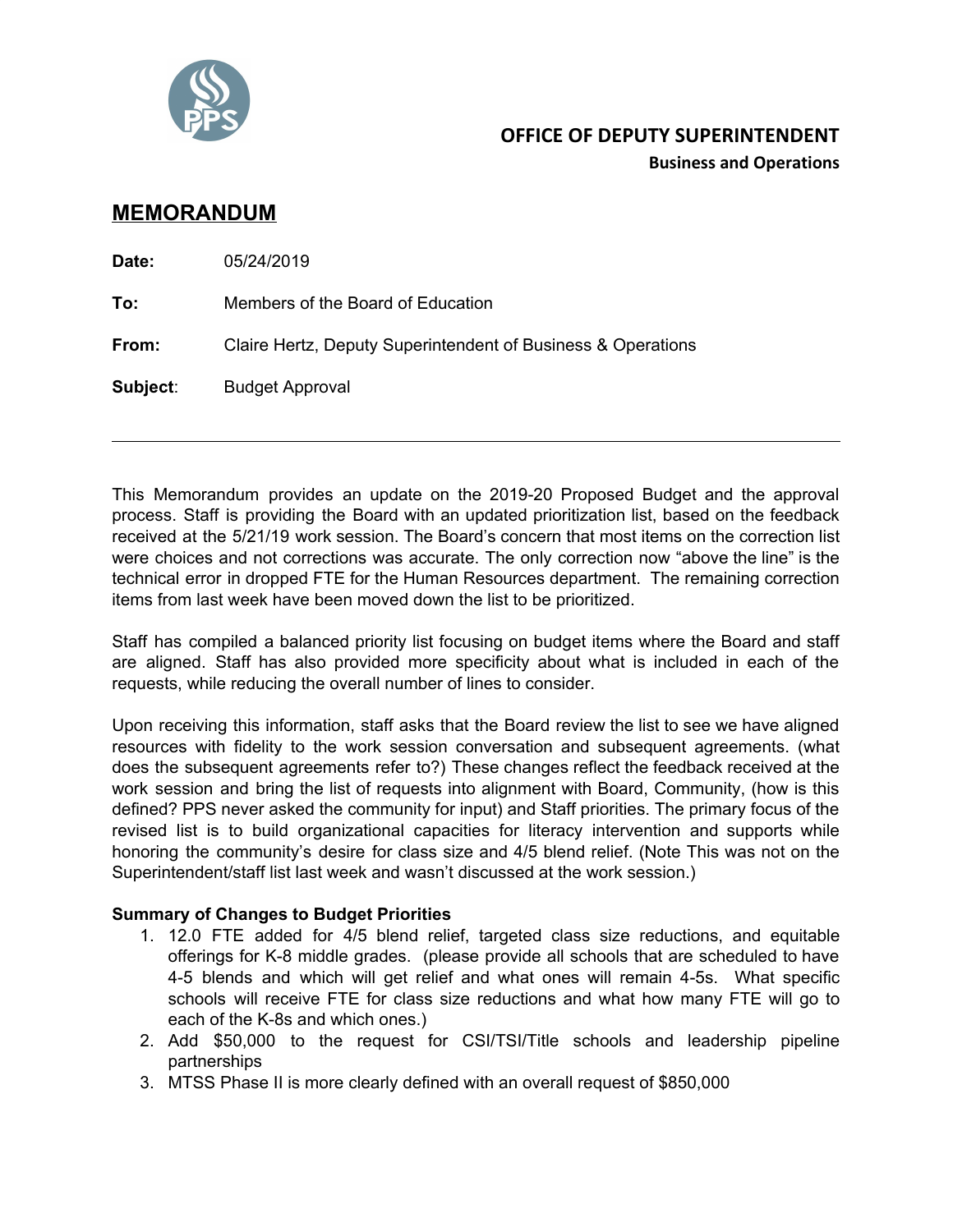- 4. Dyslexia line item is updated to indicate a coordinator is included in the amount requested
- 5. MAEP request description is updated to reflect the 1.0 FTE music instructor included in the request (what school gets the 1.0 music instructor and what is the criteria for awarding it)
- 6. Number of additional custodians reduced to account for current vacancies already in the proposed budget
- 7. Racial Equity Social Justice (RESJ) equity partnerships decreased to \$400,000. Budget for Board interpreters reduced, per Board request (This was not a board request, it may have been a board leadership request but not the board. I don't believe the alternative promotes inclusiveness or is functionally useful to families. What other alternatives exist?)
- 8. Maintenance carry-over reduced by amount sufficient to balance the requested expenditures to available resources

## **Process**

Here is the process we will use this weekend leading to approval of the budget and tax rates on Tuesday:

- 1. Staff emails packet to the board including:
	- a. Memo from Deputy Superintendent
	- b. Narrative for budget priorities
	- c. Staff balanced budget priority list
	- d. Board Ranking Tool
	- e. Prior week's list of budget priorities for comparison
	- f. Middle grades electives by school
	- g. Draft Budget Resolution (general fund to be finalized on Tuesday)
	- h. Adjustments to the 2019-20 Proposed Budget Document (general fund to be finalized on Tuesday)
	- i. Most recent questions & answers submitted by Board & CBRC
- 2. Board packet of materials is posted to the meeting materials website
- 3. **Individual Board Member creates balanced budget priorities list (instructions on front tab of Google Sheet) - priority list to be completed by Midnight, Sunday, May 26**
- 4. Board submits questions to Google Doc staff responds throughout the weekend
- 5. Staff tallies priority lists and sends recap to the board
- 6. Priority list recap is posted to the meeting materials website
- 7. Staff prepares Budget Approval Resolution using appropriation level amounts based on prioritized recap from the board
- 8. Draft resolution is posted to the meeting materials website